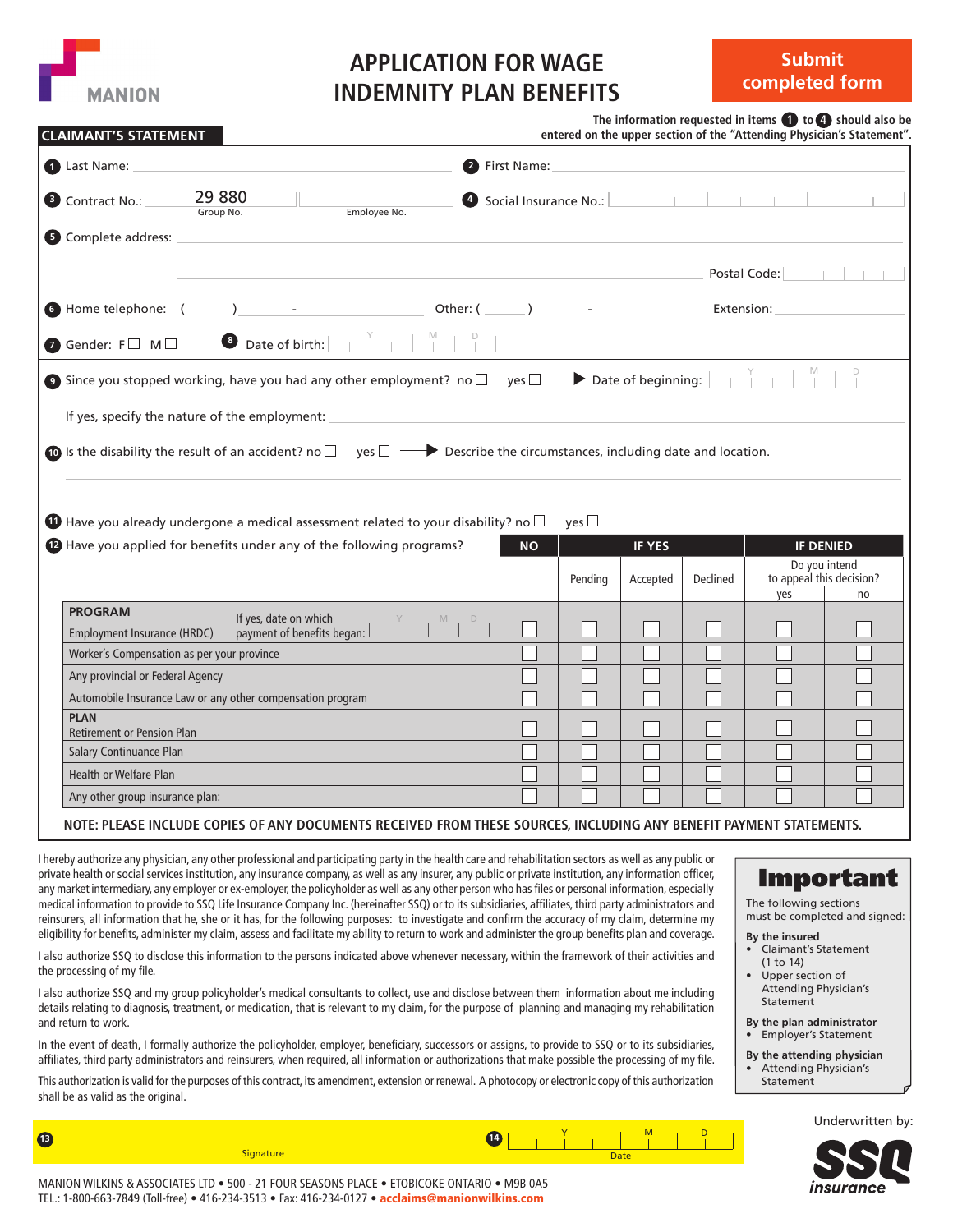## PSYCHOLOGICAL ILLNESSES

|                                                                                                        |                                                                                                                                     |              |                                                                                                                                                                 |                                                                                |        |   |                        |   |   |                 |    |    |  |       |    |              |    |                                         |  |                 |    |  |       |                                                |    |           |  | NOTE: For physical illnesses, complete the form on the reverse. |    |       |  |
|--------------------------------------------------------------------------------------------------------|-------------------------------------------------------------------------------------------------------------------------------------|--------------|-----------------------------------------------------------------------------------------------------------------------------------------------------------------|--------------------------------------------------------------------------------|--------|---|------------------------|---|---|-----------------|----|----|--|-------|----|--------------|----|-----------------------------------------|--|-----------------|----|--|-------|------------------------------------------------|----|-----------|--|-----------------------------------------------------------------|----|-------|--|
|                                                                                                        | <b>MANION</b>                                                                                                                       |              |                                                                                                                                                                 |                                                                                |        |   |                        |   |   |                 |    |    |  |       |    |              |    |                                         |  |                 |    |  |       |                                                |    |           |  | Section to be completed by the patient                          |    |       |  |
|                                                                                                        | Last Name:<br>2 First Name:                                                                                                         |              |                                                                                                                                                                 |                                                                                |        |   |                        |   |   |                 |    |    |  |       |    |              |    |                                         |  |                 |    |  |       |                                                |    |           |  |                                                                 |    |       |  |
| Contract No.:                                                                                          |                                                                                                                                     |              | 29 880<br>4 Social Insurance Number:<br>Group No.<br>Employee No.<br>ATTENDING PHYSICIAN'S STATEMENT (To be completed in block letters and returned to patient) |                                                                                |        |   |                        |   |   |                 |    |    |  |       |    |              |    |                                         |  |                 |    |  |       |                                                |    |           |  |                                                                 |    |       |  |
|                                                                                                        |                                                                                                                                     |              |                                                                                                                                                                 |                                                                                |        |   |                        |   |   |                 |    |    |  |       |    |              |    |                                         |  |                 |    |  |       |                                                |    |           |  |                                                                 |    |       |  |
|                                                                                                        | <b>1. DIAGNOSIS</b>                                                                                                                 |              |                                                                                                                                                                 |                                                                                |        |   |                        |   |   |                 |    |    |  |       |    |              |    |                                         |  |                 |    |  |       |                                                |    |           |  |                                                                 |    |       |  |
|                                                                                                        | 1.1 Primary:                                                                                                                        |              |                                                                                                                                                                 |                                                                                |        |   |                        |   |   |                 |    |    |  |       |    |              |    |                                         |  |                 |    |  |       |                                                |    |           |  |                                                                 |    |       |  |
|                                                                                                        |                                                                                                                                     |              |                                                                                                                                                                 |                                                                                |        |   |                        |   |   |                 |    |    |  |       |    |              |    |                                         |  |                 |    |  |       |                                                |    |           |  |                                                                 |    |       |  |
|                                                                                                        | 1.3 Current symptoms:                                                                                                               |              |                                                                                                                                                                 |                                                                                |        |   |                        |   |   |                 |    |    |  |       |    |              |    |                                         |  |                 |    |  |       |                                                |    |           |  |                                                                 |    |       |  |
|                                                                                                        | <b>1.4</b> Degree of severity: mild $\square$ moderate $\square$ severe $\square$ with psychotic manifestations $\square$           |              |                                                                                                                                                                 |                                                                                |        |   |                        |   |   |                 |    |    |  |       |    |              |    |                                         |  |                 |    |  |       |                                                |    |           |  |                                                                 |    |       |  |
| 1.5 Instigating or complicating factors:                                                               |                                                                                                                                     |              |                                                                                                                                                                 |                                                                                |        |   |                        |   |   |                 |    |    |  |       |    |              |    |                                         |  |                 |    |  |       |                                                |    |           |  |                                                                 |    |       |  |
|                                                                                                        | 1.6 Date symptoms first appeared:                                                                                                   |              |                                                                                                                                                                 |                                                                                |        |   | and the control of the |   |   | $\sim$ 1.000    |    |    |  |       |    |              |    |                                         |  |                 |    |  |       |                                                |    |           |  |                                                                 |    |       |  |
| <b>1.7</b> Is this an initial occurrence? no $\Box$ yes $\Box$<br>$\mathsf D$<br>M<br>M<br>D<br>M<br>D |                                                                                                                                     |              |                                                                                                                                                                 |                                                                                |        |   |                        |   |   |                 |    |    |  |       |    |              |    |                                         |  |                 |    |  |       |                                                |    |           |  |                                                                 |    |       |  |
|                                                                                                        | If no, specify the date of previous occurrence(s): 11111                                                                            |              |                                                                                                                                                                 |                                                                                |        |   |                        |   |   |                 |    |    |  |       |    |              |    |                                         |  |                 |    |  |       |                                                |    |           |  |                                                                 |    |       |  |
| 2. TREATMENT                                                                                           |                                                                                                                                     |              |                                                                                                                                                                 |                                                                                |        |   |                        |   |   |                 |    |    |  |       |    |              |    |                                         |  |                 |    |  |       |                                                |    |           |  |                                                                 |    |       |  |
|                                                                                                        | 2.1 Medication (name, dosage, date of prescription):                                                                                |              |                                                                                                                                                                 |                                                                                |        |   |                        |   |   |                 |    |    |  |       |    |              |    |                                         |  |                 |    |  |       |                                                |    |           |  |                                                                 |    |       |  |
|                                                                                                        | 2.2 Is the patient seeing a psychotherapist or other practitioner? no $\Box$                                                        |              |                                                                                                                                                                 |                                                                                |        |   |                        |   |   |                 |    |    |  |       |    | $ves$ $\Box$ |    |                                         |  |                 |    |  |       |                                                |    |           |  |                                                                 |    |       |  |
|                                                                                                        |                                                                                                                                     |              |                                                                                                                                                                 |                                                                                |        |   |                        |   |   |                 |    |    |  |       |    |              |    |                                         |  |                 |    |  |       | Specialization: Network of the Specialization: |    |           |  |                                                                 |    |       |  |
| Name of hospital:<br>to to                                                                             |                                                                                                                                     |              |                                                                                                                                                                 |                                                                                |        |   |                        |   |   |                 |    |    |  |       |    |              |    |                                         |  |                 |    |  |       |                                                |    |           |  |                                                                 |    |       |  |
|                                                                                                        | b) Clinical observation: number of hours:                                                                                           |              |                                                                                                                                                                 |                                                                                |        |   |                        |   |   |                 |    |    |  |       |    |              |    |                                         |  |                 |    |  |       |                                                |    |           |  |                                                                 |    |       |  |
| 3. FOLLOW-UP                                                                                           |                                                                                                                                     |              |                                                                                                                                                                 |                                                                                |        |   |                        |   |   |                 |    |    |  |       |    |              |    |                                         |  |                 |    |  |       |                                                |    |           |  |                                                                 |    |       |  |
|                                                                                                        | 3.1 Please indicate all dates of visits for the current condition:                                                                  |              |                                                                                                                                                                 |                                                                                |        |   |                        |   |   |                 |    |    |  |       |    |              |    |                                         |  |                 |    |  |       |                                                |    |           |  |                                                                 |    |       |  |
| Month                                                                                                  | Year                                                                                                                                | $\mathbf{1}$ | $\overline{2}$                                                                                                                                                  | 3                                                                              | 5<br>4 | 6 | $\overline{7}$         | 8 | 9 | 10 <sup>1</sup> | 11 | 12 |  | 13 14 | 15 | 16           | 17 | 18 19                                   |  | 20 <sub>1</sub> | 21 |  | 22 23 | 24                                             | 25 | $26$   27 |  | 28                                                              | 29 | 30 31 |  |
|                                                                                                        |                                                                                                                                     |              |                                                                                                                                                                 |                                                                                |        |   |                        |   |   |                 |    |    |  |       |    |              |    |                                         |  |                 |    |  |       |                                                |    |           |  |                                                                 |    |       |  |
|                                                                                                        |                                                                                                                                     |              |                                                                                                                                                                 |                                                                                |        |   |                        |   |   |                 |    |    |  |       |    |              |    |                                         |  |                 |    |  |       |                                                |    |           |  |                                                                 |    |       |  |
|                                                                                                        | 3.2 Frequency of follow-up for this disability:                                                                                     |              |                                                                                                                                                                 |                                                                                |        |   |                        |   |   |                 |    |    |  |       |    |              |    |                                         |  |                 |    |  |       |                                                |    |           |  |                                                                 |    |       |  |
|                                                                                                        | 3.3 Has the patient been referred for psychiatric examination or treatment? $\mathsf{no} \Box \mathsf{yes} \Box$ Name of physician: |              |                                                                                                                                                                 |                                                                                |        |   |                        |   |   |                 |    |    |  |       |    |              |    |                                         |  |                 |    |  |       |                                                |    |           |  |                                                                 |    |       |  |
|                                                                                                        | Please attach a copy of your clinical notes and any test results or consultant reports available.                                   |              |                                                                                                                                                                 |                                                                                |        |   |                        |   |   |                 |    |    |  |       |    |              |    |                                         |  |                 |    |  |       |                                                |    |           |  |                                                                 |    |       |  |
| <b>4. PROGNOSIS</b>                                                                                    |                                                                                                                                     |              |                                                                                                                                                                 |                                                                                |        |   |                        |   |   |                 |    |    |  |       |    |              |    |                                         |  |                 |    |  |       |                                                |    |           |  |                                                                 |    |       |  |
|                                                                                                        | 4.1 In your opinion, is this patient totally incapable of performing his/her normal work duties? no $\Box$                          |              |                                                                                                                                                                 |                                                                                |        |   |                        |   |   |                 |    |    |  |       |    |              |    |                                         |  |                 |    |  |       |                                                |    |           |  |                                                                 |    |       |  |
|                                                                                                        |                                                                                                                                     |              |                                                                                                                                                                 |                                                                                |        |   |                        |   |   |                 |    |    |  |       |    |              |    |                                         |  |                 |    |  |       |                                                |    |           |  |                                                                 |    |       |  |
| <b>5. PHYSICIAN IDENTIFICATION</b>                                                                     | 4.2 Anticipated date of return to work:                                                                                             |              |                                                                                                                                                                 |                                                                                |        |   |                        |   |   |                 |    |    |  |       |    |              |    |                                         |  |                 |    |  |       |                                                |    |           |  |                                                                 |    |       |  |
|                                                                                                        | 5.1 Last Name:                                                                                                                      |              |                                                                                                                                                                 |                                                                                |        |   |                        |   |   |                 |    |    |  |       |    | First Name:  |    |                                         |  |                 |    |  |       |                                                |    |           |  |                                                                 |    |       |  |
|                                                                                                        | 5.2 Address:                                                                                                                        |              |                                                                                                                                                                 |                                                                                |        |   |                        |   |   |                 |    |    |  |       |    |              |    |                                         |  |                 |    |  |       |                                                |    |           |  |                                                                 |    |       |  |
|                                                                                                        | 5.3 Licence No.:                                                                                                                    |              |                                                                                                                                                                 |                                                                                |        |   |                        |   |   |                 |    |    |  |       |    |              |    | $\Box$ Telephone: (__________________ - |  |                 |    |  |       |                                                |    |           |  |                                                                 |    |       |  |
|                                                                                                        | General practitioner $\Box$ Specialist $\Box \longrightarrow$ Specify:                                                              |              |                                                                                                                                                                 |                                                                                |        |   |                        |   |   |                 |    |    |  |       |    |              |    |                                         |  |                 |    |  |       |                                                |    |           |  |                                                                 |    |       |  |
|                                                                                                        |                                                                                                                                     |              |                                                                                                                                                                 |                                                                                |        |   |                        |   |   |                 |    |    |  |       |    |              |    |                                         |  |                 |    |  | D     |                                                |    |           |  |                                                                 |    |       |  |
|                                                                                                        |                                                                                                                                     |              |                                                                                                                                                                 |                                                                                |        |   | <b>Signature</b>       |   |   |                 |    |    |  |       |    |              |    |                                         |  | <b>Date</b>     |    |  |       |                                                |    |           |  |                                                                 |    |       |  |
|                                                                                                        |                                                                                                                                     |              |                                                                                                                                                                 | NOTE: ANY COSTS FOR COMPLETING THIS FORM ARE THE RESPONSABILITY OF THE PATIENT |        |   |                        |   |   |                 |    |    |  |       |    |              |    |                                         |  |                 |    |  |       |                                                |    |           |  |                                                                 |    |       |  |

MANION WILKINS & ASSOCIATES LTD • 500 - 21 FOUR SEASONS PLACE • ETOBICOKE ONTARIO • M9B 0A5 TEL.: 1-800-663-7849 (Toll-free) • 416-234-3513 • Fax: 416-234-0127 • acclaims@manionwilkins.com